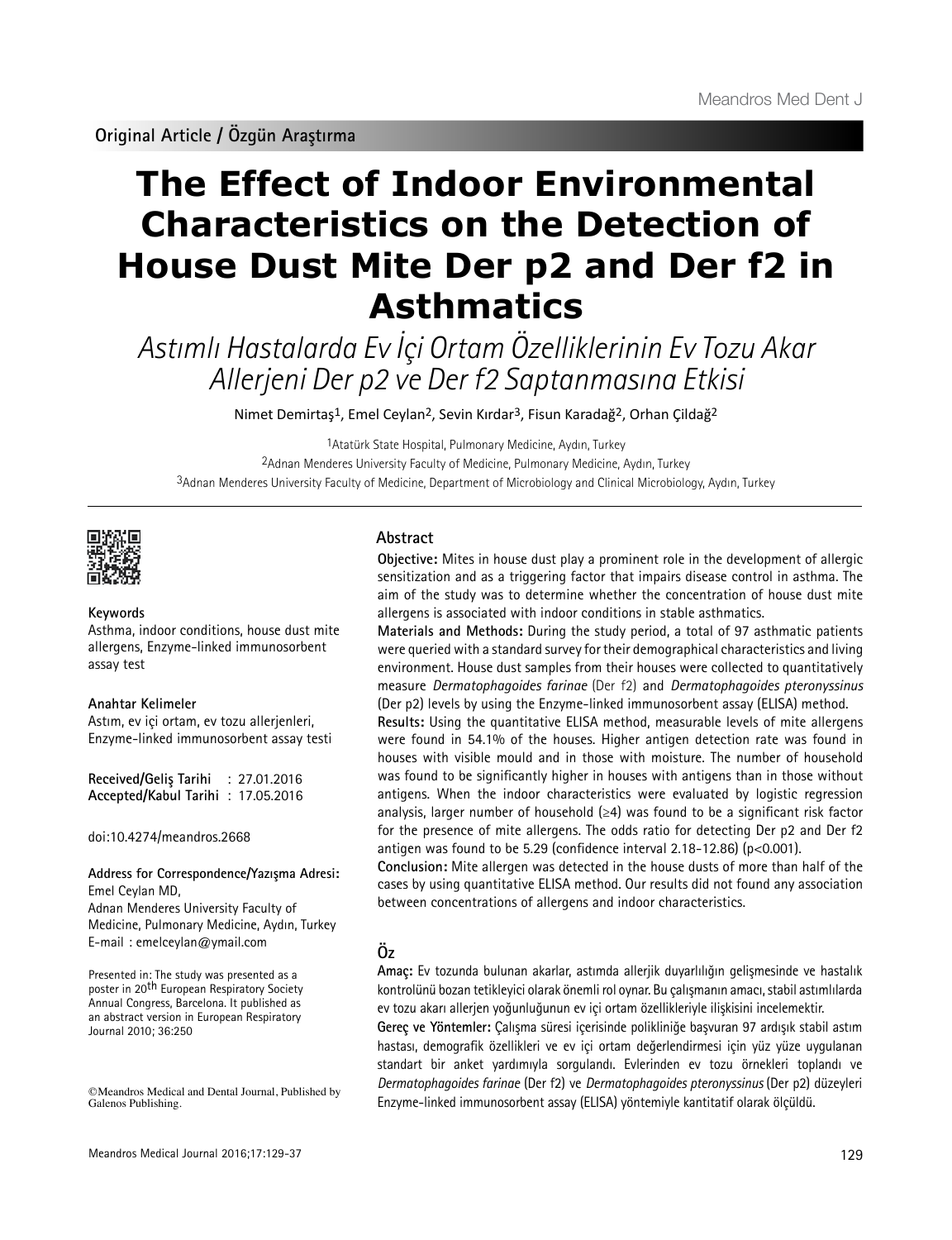**Bulgular:** Çalışma grubumuzun %54,1'inin toz örneklerinde ölçülebilir düzeyde antijen saptandı. Evde gözlenebilir küf ve rutubet olduğunda, antijen saptanma oranı daha yüksekti. Antijen saptanan evlerde yaşayan kişi sayısı, antijen saptanmayan evlerde yaşayan kişi sayısından daha yüksekti. Ev içi ortam özellikleri lojistik regresyon analizi ile değerlendirildiğinde evde yaşayan kişi sayısının 4 ve üzerinde olmasının akar allerjeni saptanmasına etkili faktör olarak saptandı. Der p2 ve Der f2 antijen saptanması için Odds oranı 5,29 olarak saptandı (güven aralığı 2,18-12,86) (p<0,0001).

**Sonuç:** Kantitatif ELISA yöntemi ile olguların yarıdan fazlasında ev tozu örneğinde akar allerjeni tespit edildi. Bulgularımız, ev içi ortam özellikleri ile saptanan allerjen konsantrasyonu arasında ilişki olmadığını düşündürmüştür.

## **Introduction**

Asthma is a disease in which gene-environment interactions are responsible for its development. Exposure to environmental factors and aeroallergens, particularly indoor allergens, in early childhood has a strong effect on the development of allergic airway diseases in individuals with a genetic predisposition (1,2). Evidence that perennial allergens play a prominent role in the development of asthma is increasingly growing (1).

Jaakkola et al. (3,4) showed that atopy is an important risk factor in the development of asthma in adults as well. According to their findings, sensitization to house dusts among indoor allergens is the most frequent cause of asthmatic and allergic diseases occurring in adulthood. Indoor environment is important not only for allergic sensitization but also for exacerbation of allergic diseases (2,4). Living spaces especially houses are the indoor environments which individuals are most exposed to mite allergens (5).

Allergens are significant etiologic factors in the development of atopy, as well as bronchial hyperresponsiveness and asthma. The percentage of asthmatics associated with atopy in adulthood was estimated as high as 30%, which is notably high (3). Increased prevalence of asthma has been reported to be associated with house dust sensitivity (6). *Dermatophagoides pteronyssinus (D. pteronyssinus)*  and *Dermatophagoides farinae (D. farinae)* are the best-known types of mites existing in house dusts, their body fluids (Der p2 and Der f2) have been reported to be one of the most important sources of allergens (7). Der p2 is found to be highly correlated with asthma, atopic dermatitis and allergic rhinitis. It has been estimated that 79.2% of patients with asthma, wheezing and/or rhinitis have immunoglobulin E antibodies to Der p2 (8). It has been demonstrated that Der p2 activates proliferation

and the expressions of proinflammatory cytokines and toll-like receptors 4 in human B cells (8). Data from the National Cooperative Inner-City Asthma Study (NCICAS) displays a high exposure rate to many allergens in house environment and development of associated sensitization. Additionally, according to NCICAS data, asthma morbidity increases in sensitized cases and cases in which exposure continues (9).

Detection of indoor allergens may be helpful in controlling the environmental factors that increase the severity of asthma. The most important benefit of the measurements of indoor environmental allergen levels is to ensure patients to be aware of the relationship between the allergen and allergic diseases, facilitating the implementation of related measures and the adherence to the treatment.

Studies investigating indoor allergens and their effects on allergic diseases are very limited in Turkey (10-13). The present study aimed at determining whether the concentration of house dust mite group 2 allergens is associated with indoor conditions and whether the clinical findings are associated with the allergens.

# **Materials and Methods**

This study included 97 patients who were admitted to the outpatient clinic of our university hospital between March 1st and May 31st, 2007 and were diagnosed with asthma in accordance with Global Initiative for Asthma (GINA) consensus report (14). Patients older than 16 years of age who were on inhaled steroids due to asthma and were being followed at the pulmonary outpatient clinic were enrolled. Use of systemic steroids for the past six months, acute asthma attack, and pregnancy were the exclusion criteria. Institutional ethics committee approval was received and each patient signed an informed consent form prior to the study. The diagnosis and severity of asthma were established by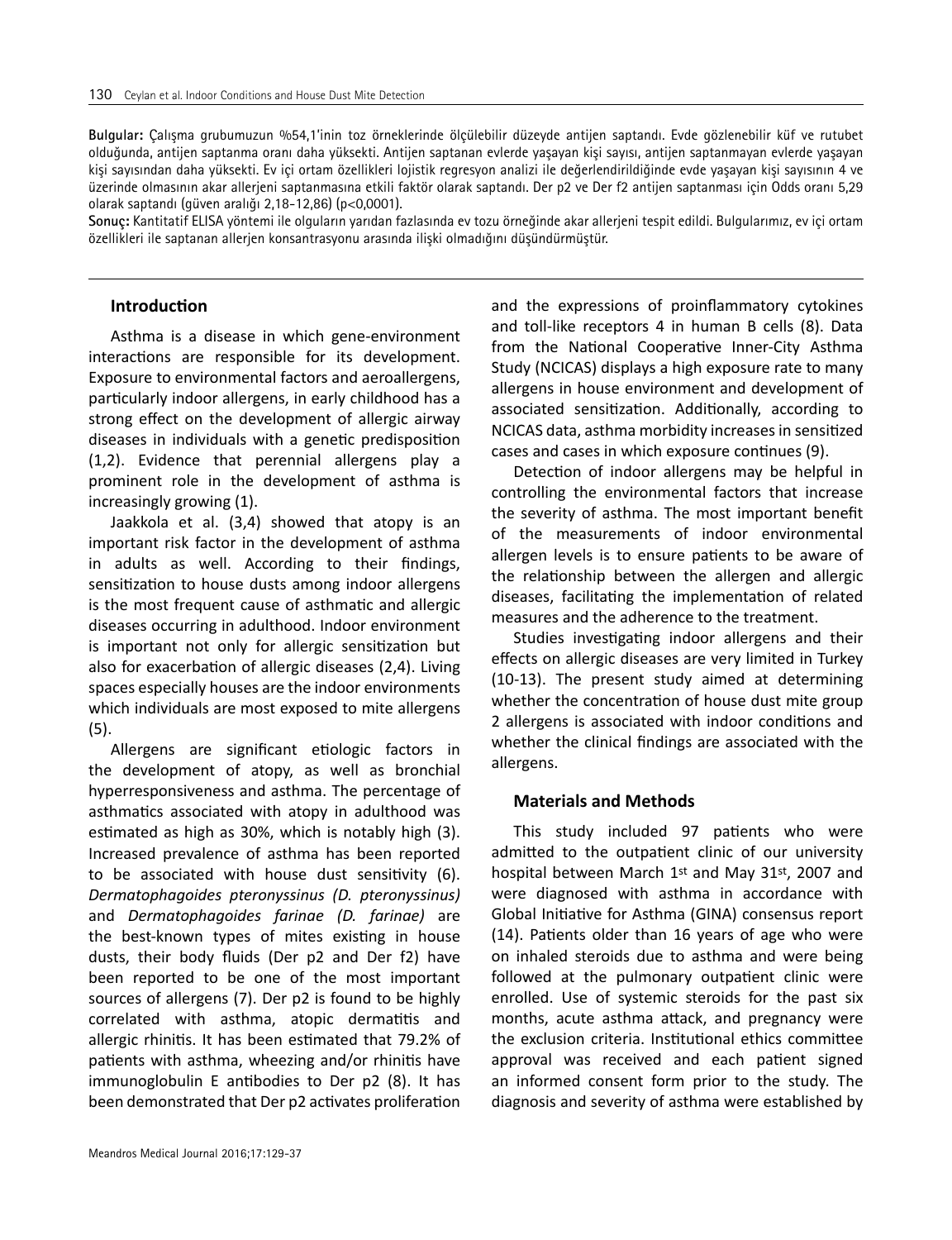a respiratory physician on the basis of GINA consensus report (14). Pulmonary function tests were performed with forced expiratory maneuvers through the use of Jaeger Master Scope PC according to the American Thoracic Society (ATS)/European Respiratory Society guidelines by an experienced technician. Forced expiratory volume in one second was recorded from the best of five blows, which met the ATS criteria (15). Pulmonary function tests with reversibility in the presence of suitable clinical symptoms and family history confirmed the diagnosis.

**Questionnaire:** A survey including the demographic characteristics, smoking habits and education was applied using the face-to-face interview method. Characteristics of their houses, such as type of the building (apartment/detached house), heating system (central heating/heating stove/air-conditioning), pets, potted plants in the house, floor covering in the living rooms (carpets, wall-to-wall carpet, rug), usage of wool or cotton beds, and pillows, exposure to sunlight, and existence of mould and dampness in the house, were questioned. Sunny houses were defined as those receiving 8 hours of sunlight a day. Respiratory symptoms during the preceding 12 months, allergic symptoms, family history, home and work environment, and use of health care services and medications were questioned. Asthma severity and duration as well as the medication used were recorded. Severity of asthma was determined by clinical symptoms and by pulmonary function tests.

**Temperature and humidity:** According to the information received from Aydın Meteorology Station for the March-April-May 2007 period during which the study was conducted, the average temperature was  $17.25 \pm 4.77$  °C, and average humidity was 51.04±15.35% in Aydın. The indoor temperature and the humidity levels in the houses were not measured separately.

**Collecting and processing dust samples:** The patients were asked to gather dust by standard method of vacuuming the carpets, beds and pillows, from different parts of the house including living rooms and bedrooms using at least 1400-1600 Watt vacuum cleaner for 2 min/m2 at the end of the 3 days after the house was left uncleaned (16). Vacuum cleaning was carried out using a new, unused dustbag. The samples of fine dust from the dustbag were separated from large particles and fiber by a strainer, and 100 cg was scaled and transferred into 12x75 mm lidded plastic vials containing 2 ml of PBS-T (0.5% tween 20 in phosphate buffered saline, ph, 7.4). The vials were vortexed and then left in a shaker for 2 hours at room temperature; centrifuged at 2500 rpm at +4 °C; supernatants were transferred into eppendorfs and were kept at -20 °C until ELISA processing.

Measurement of allergen levels in dust samples was carried out by ELISA (indoor biotechnologies) in line with the protocols advised by the producer (17). In the context of this study, mite group 2 allergen (*D. farinae* Der f2 and *D. pteronyssinus* Der p2) levels were measured in dust samples. In our country, there are a large number of studies on mite group 1, but few studies on the association of group 2 with allergic diseases.

#### **Statistical Analysis**

The data were processed by SPSS software package (SPSS for Windows 14.0). Numerical data were expressed as mean±standard deviation (SD). The Mann-Whitney U test was used for numeric variables that do not meet the normal distribution criteria. Categorical variables were evaluated by the chi-square test. Spearman's correlation and logistic regression analyses were applied for the relationships between the study parameters. A p value of less than 0.05 was considered statistically significant.

#### **Results**

A total of 97 adult patients of whom 75.3% were females were included in the study. The mean age of the subjects was  $44.1 \pm 11.3$  years (range:  $16.0 - 63.0$ years) and the mean asthma duration was  $6.5\pm5.7$ years. While 9.3% of the individuals were active smokers, 73.2% had never smoked. The majority of the patients were mild asthmatics (68%) according to pulmonary function tests on admission. Demographics and disease characteristics of the subjects included in the study are shown in Table 1.

Mite group 2 allergens were detected in 54.1% of all the houses investigated. The higher detection rate was found in houses of participants with low-income than in those with moderate- and high-income and the difference was significant compared to especially with those with high-income ( $χ²$ : 7.344; df: 2, p=0.025).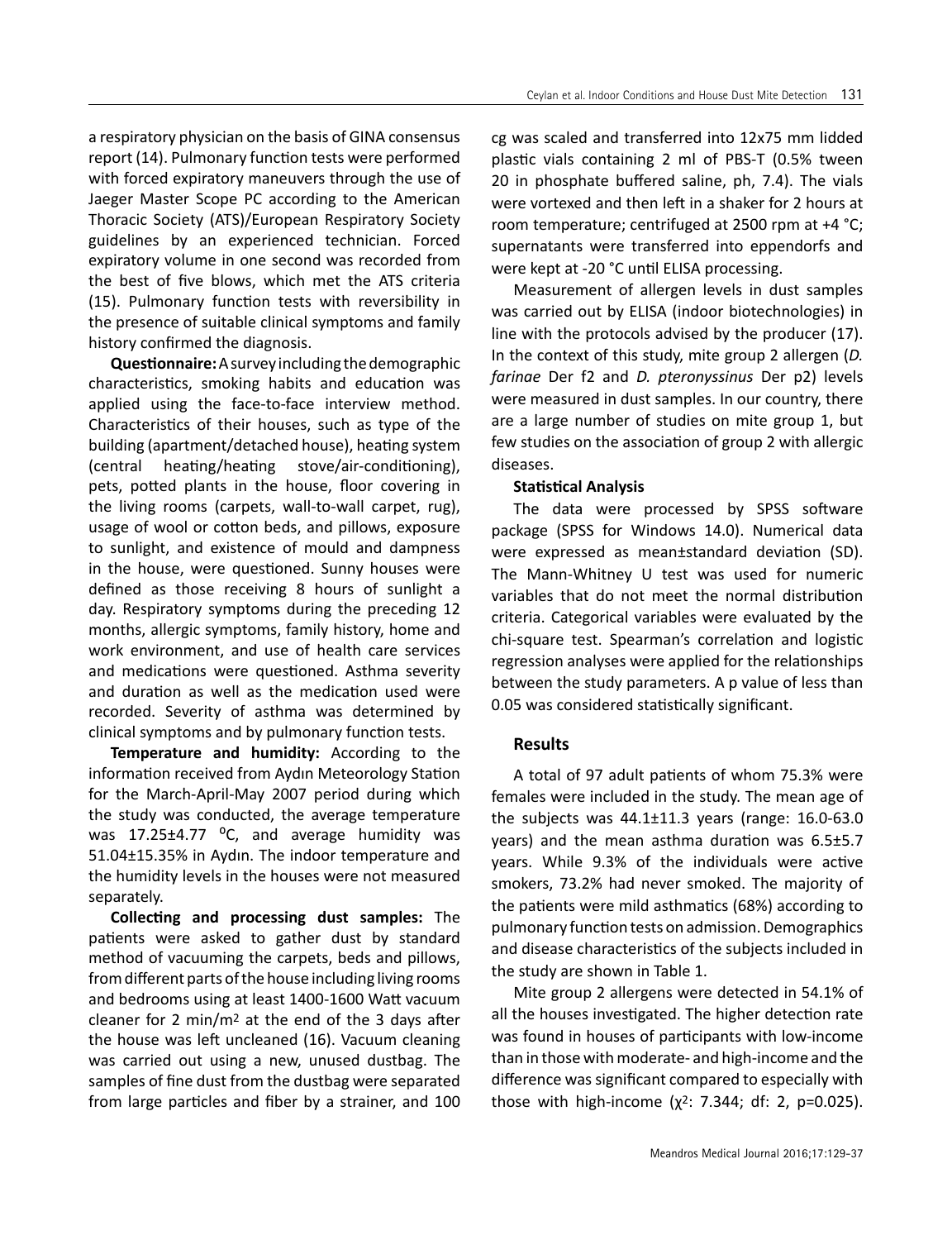Mite group 2 antigen was found in 68.3% of houses with 4 and more individuals but was found in 29.7% of houses with less than 4 individuals (Figure 1).

The characteristics of the houses with or without mite group 2 are shown in Table 2. The subjects were living mostly in an apartment building and houses accommodating an average of 3.9 people. The average age of the buildings was 8.2 years and 65.4% of those were sunny.

While dampness was reported to exist in nearly half of the houses, another half of the houses had visible mould growth. The allergens (Der f2 or Der p2) were detected in house dust obtained from 62.8% of the houses with visible mould reported and 61.9% of those with dampness reported. Although the difference was not significant, higher antigen detection rate was observed in houses with visible mould and in those with dampness (p=0.199 and p=0.058, respectively).

When the buildings were categorized according to the construction time, the mite group 2 antigen

| Table 1. Demographic characteristics of the subjects |                |      |  |  |  |
|------------------------------------------------------|----------------|------|--|--|--|
| $(n=97)$                                             |                |      |  |  |  |
|                                                      | n              | %    |  |  |  |
| Gender                                               |                |      |  |  |  |
| - Female                                             | 73             | 74.5 |  |  |  |
| - Male                                               | 24             | 25.5 |  |  |  |
| Income level                                         |                |      |  |  |  |
| - High-income                                        | 43             | 44.3 |  |  |  |
| - Middle-income                                      | 38             | 39.2 |  |  |  |
| - Low-income                                         | 16             | 16.5 |  |  |  |
| <b>Education status</b>                              |                |      |  |  |  |
| - Elementary school                                  | 37             | 38.1 |  |  |  |
| - Secondary school                                   | $\overline{7}$ | 7.2  |  |  |  |
| - High school                                        | 31             | 32.0 |  |  |  |
| - College                                            | 22             | 22.7 |  |  |  |
| Place of residence                                   |                |      |  |  |  |
| - Village                                            | 26             | 26.8 |  |  |  |
| - Town                                               | 19             | 19.6 |  |  |  |
| - City                                               | 52             | 53.6 |  |  |  |
| Smoking status                                       |                |      |  |  |  |
| - Smoker                                             | 9              | 9.3  |  |  |  |
| - Never smoked                                       | 71             | 73.2 |  |  |  |
| - Ex-smoker                                          | 17             | 17.5 |  |  |  |
| Severity of asthma                                   |                |      |  |  |  |
| - Mild intermittent                                  | 26             | 26.8 |  |  |  |
| - Mild persistent                                    | 40             | 41.2 |  |  |  |
| - Moderate                                           | 19             | 19.6 |  |  |  |
| - Severe                                             | 12             | 12.4 |  |  |  |

detection rate was found to be higher in houses built more than eight years ago. The antigen detection rate was 64.6% in older buildings (>8 years old), whereas it was 37.2% in newer buildings (Figure 2). The mean level of the antigen was 7.3±10.4 ng/ml in the dust of old houses and  $11.7\pm9.4$  ng/ml in the dust of new houses. The median antigen level was 7.27 (0.50- 11.00) ng/ml in older houses and 11.66 (2.88-16.00) ng/ml in newer houses (p=0.027). A significant but weak negative correlation was found between sunexposure of the house and dust mite detection rate (r=-0.213, p<0.036). The median antigen level was 7.68 (0.60-11.0) ng/ml in the sunless houses and 10.28 (0.65-16.00) in the sunny houses (p=0.472).

Indoor characteristics which were thought to be risk factors for the presence of mite group 2 allergens in house dust were evaluated with logistic regression analysis. When characteristics, such as lack



**Figure 1.** The ratio of mite group 2 antigen detected according to household numbers



**Figure 2.** The mite group 2 antigen detection ratio in the houses according to building age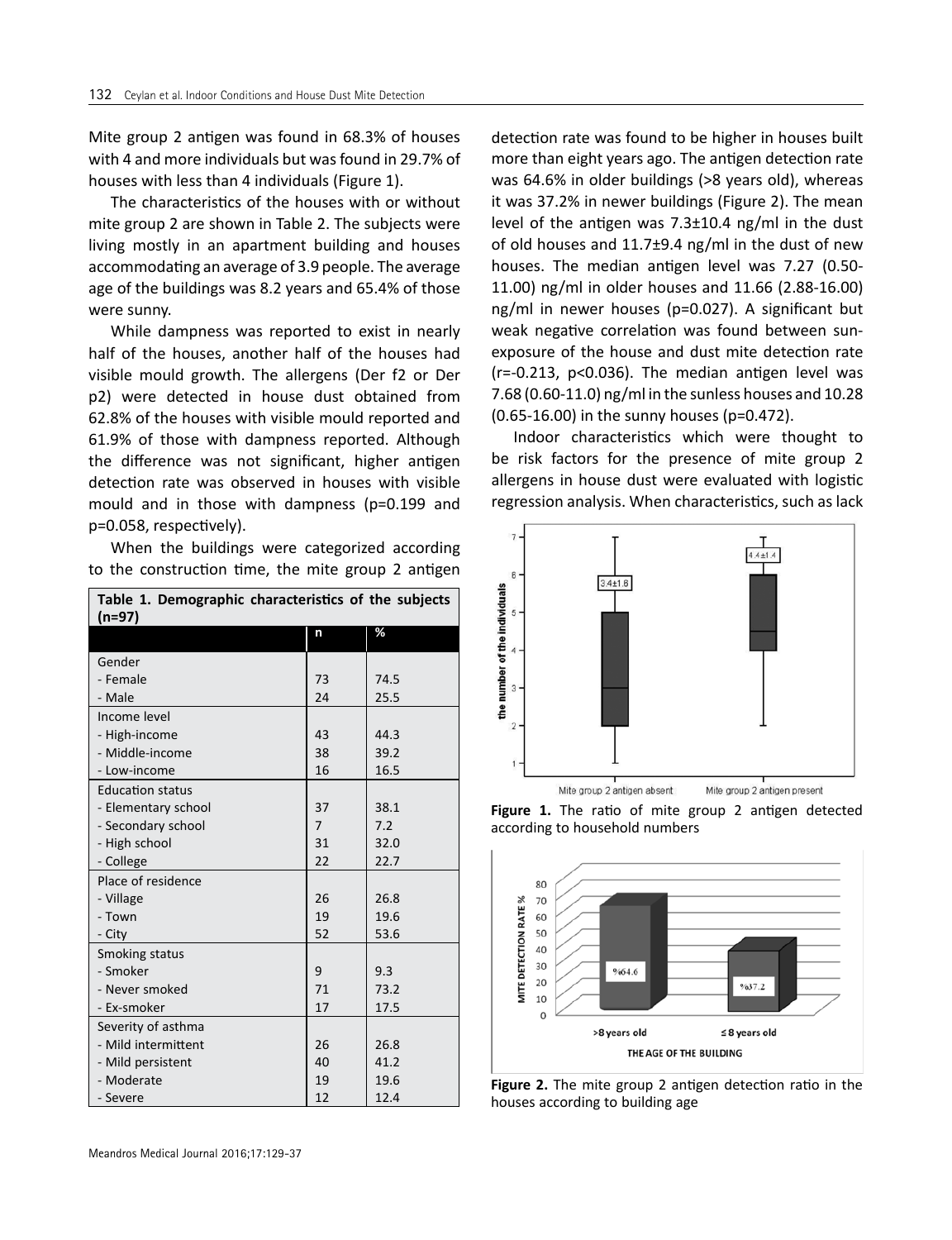of sunlight, existence of humidity, existence of mould, low-income, aged buildings, 4 and more individuals living in the house, were included in logistic regression model, Household number was determined as a significant risk factor in the detection of mite group 2 antigen. The odds of detecting mite group 2 antigen was found to be 5.29-fold higher in more crowded ( $\geq 4$ ) individuals) houses [confidence interval of odds ratio (OR): 2.18-12.86] (p<0.001).

Having an asthma attack in the past years and waking up by asthmatic symptoms were more frequent in subjects living in houses in which mite allergens were detected (Figure 3). The rate of night awakenings by asthmatic symptoms, such as dyspnea, cough, and wheeze was 86.5% among patients in

whose house dust samples had a detectable level of mite antigen. The rate of night time symptoms in those living at antigen-free house was 62.2% The difference between the groups was found to be significant ( $\chi^2$ =6,410; SD=1, p=0.011).

Eighty-five percentof patients were on treatment with long-acting beta-2 agonists. The rate of asthma attacks in the past year was 73.1% and 41.3% among patients living in mite antigen (+) and (-) houses, respectively  $(x^2=8.86; SD=1, p=0.003)$ . Antigen detection rate was 35% in dust samples from the patients without asthma attack whereas the antigen detection rate was 66.7% in dust samples from the patients with asthma attack in the previous year. The difference between the groups was significant  $(x^2=8,247; SD=1, p=0.004)$ .

| Table 2. Household characteristics according to mite group 2 antigen detection                           |              |                                    |              |                                  |        |  |
|----------------------------------------------------------------------------------------------------------|--------------|------------------------------------|--------------|----------------------------------|--------|--|
|                                                                                                          |              | Mite group $2 (+)$<br>n=53 (54.1%) |              | Mite group 2 (-)<br>n=44 (45.9%) |        |  |
| <b>Household characteristics</b>                                                                         | $\mathsf{n}$ | %                                  | n            | %                                |        |  |
| <b>Building type</b>                                                                                     |              |                                    |              |                                  |        |  |
| - Apartment building (61.9%)                                                                             | 32           | 53.3                               | 28           | 46.7                             | 0.945  |  |
| - Detached/with garden (37.1%)                                                                           | 20           | 45.9                               | 17           | 54.1                             |        |  |
| Age of the building*                                                                                     |              |                                    |              |                                  |        |  |
| - More than 8 years (53.6%)                                                                              | 30           | 66.7                               | 15           | 33.3                             | 0.028  |  |
| - Less than or equal to 8 years (46.4%)                                                                  | 22           | 41.5                               | 30           | 58.5                             |        |  |
| Income status of the household**                                                                         |              |                                    |              |                                  |        |  |
| - High (44,3%)                                                                                           | 18           | 41.9                               | 25           | 58.1                             | 0.025  |  |
| - Middle-income (39.2%)                                                                                  | 21           | 55.3                               | 17           | 44.7                             |        |  |
| - Low (16.5%)                                                                                            | 13           | 81.3                               | 3            | 18.7                             |        |  |
| Heating system                                                                                           |              |                                    |              |                                  |        |  |
| - Central heating (41.2%)                                                                                | 19           | 47.5                               | 21           | 52.5                             | 0.582  |  |
| - Stove heater (47.4%)                                                                                   | 27           | 58.7                               | 19           | 41.3                             |        |  |
| - Air conditioner and/or electric heater (11.4%)                                                         | 6            | 54.5                               | 5            | 45.5                             |        |  |
| Wool and cotton beds and pillows                                                                         |              |                                    |              |                                  |        |  |
| - Present (49.5%)                                                                                        | 30           | 62.5                               | 18           | 37.5                             | 0.125  |  |
| - Not present (50.5%)                                                                                    | 22           | 40.0                               | 27           | 60.0                             |        |  |
| Floor covering of the living room                                                                        |              |                                    |              |                                  |        |  |
| - Carpetin piece(s) (44.3%)                                                                              | 20           | 46.5                               | 23           | 53.5                             | 0.361  |  |
| - Wall to wall carpet (51.5%)                                                                            | 29           | 58.0                               | 21           | 42.0                             |        |  |
| - Rug (4.2%)                                                                                             | 3            | 70.0                               | $\mathbf{1}$ | 25                               |        |  |
| Presence of pets (20.6%)                                                                                 | 12           | 60                                 | 8            | 40                               | 0.695  |  |
| Sunlight exposure (64.9%)                                                                                | 29           | 54.0                               | 34           | 46.0                             | 0.068  |  |
| Presence of flower pots in the house (38.1%)                                                             | 22           | 59.5                               | 15           | 40.5                             | 0.485  |  |
| Presence of visible mould in the house (44.3%)                                                           | 27           | 62.8                               | 16           | 37.2                             | 0.158  |  |
| Presence of dampness in the house (43.3%)                                                                | 26           | 61.9                               | 16           | 38.1                             | 0.220  |  |
| Individuals who live in the houses&                                                                      |              |                                    |              |                                  |        |  |
| - Four or more individuals (61.9%)                                                                       | 41           | 68.3                               | 19           | 31.7                             | 0.0001 |  |
| - Less than 4 individuals (38.1%)                                                                        | 11           | 29.7                               | 26           | 70.3                             |        |  |
| * $\chi^2$ =4.818, df=1, p=0.028, ** $\chi^2$ =7.344, df=2, p=0.025, $\& \chi^2$ =12.206, df=1, p<0.0001 |              |                                    |              |                                  |        |  |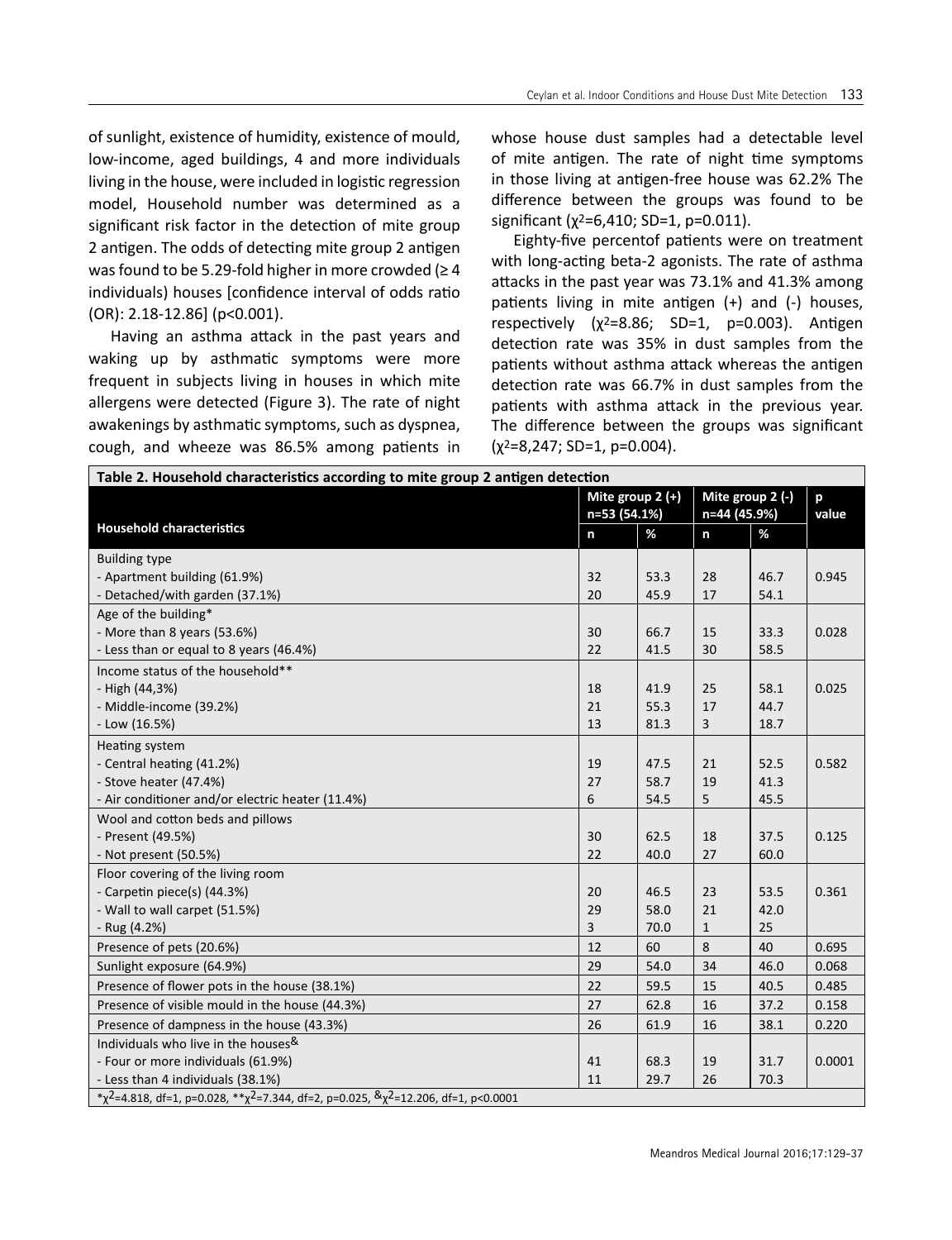#### **Discussion**

Mite allergen level was measured quantitatively in dust samples collected from the houses of asthmatics included in this study and the relationship of allergen levels with asthma symptoms and house conditions were investigated. Mite group 2 allergens were detected in 54.1% of all the houses. The mite detection rate was found to be higher in house dusts of low-income families, crowded household and older buildings. Although not statistically significant, higher detection rate of mite antigen was found in the dust of the houses with visible mould and humidity. Additionally, the severity and frequency of asthma symptoms were higher in patients who live in houses with mite detected in the house dust.

Der p2 and Der f2 are the products of body fluids of *D. pteronyssinus* and *D. farinae* and have been stated to be one of the significant allergen resources (7). Different ratios of measurable levels of mites have been shown in studies, though different methods used in studies are in question. The mite detection rate in houses investigated was found to be 84% in the USA, 78% in Germany, and over 90% in Austria and the United Kingdom (18-21). The scarce number of studies from our country showed 18.6-97.0% mite allergen positivity in house dust samples. The samples of the houses from the coastal area of the country had higher mite detection rates but those from the Southeastern Anatolia Region had the lowest (10).

In a study from İzmir located in Western Turkey, mite allergen was detected in 53.8% of the samples (10). In that study, Der p1 was the most frequently



**Figure 3.** The ratio of awakenings by night symptoms and asthma attacks in the past year according to type of mite detected (the awakenings by night symptoms, 1; asthma attacks in previous year, 2)

detected antigen with the percentage of 71.4. Due to high levels of mite allergens determined in house dust samples from allergic patients, the authors suggested that environmental factors were important in the development of allergic diseases. They concluded that indoor humidity and residing at seaside could be related to exposure to more intense amounts of mites (10). In parallel with the mentioned study, we found mite group 2 allergens in 54.2% of the samples from the houses of our cases although we evaluated different products of mites.

Dust mites live in the same environment with humans because they feed on organic debris spilled from humans and other animals. Mites exist mostly in bed sheets, mattresses, pillows, carpets, furniture stuffing, stuffed and live animals. Since mites cannot drink liquid, they need to absorb water from the air. Therefore, they prefer humid climate with a relative humidity of more than 50%. They need an optimal temperature of 18.5-29.0  $\degree$ C to grow and multiply. Low altitude that is lower than 1077 meter is convenient for mites to multiply (22,23). The altitude of our city is 60 meters and the distance from the sea is 50 kilometers. In the period when the study was carried out, the average humidity was reported to be 51.04% and average daily temperature was 17.25 °C which is highly convenient for the growth of mites. Therefore, it would not be surprising to see mites in more than half of the dust samples.

Local environmental factors related to the growth of dust mites have been studied. A study has reported that a higher mite allergen level was found to be associated with factors, such as high humidity level in the house, clothes drying in the house, and lack of a central heating system (24). Bedrooms, because of higher allergen detection rate, are particularly important. Although the level of Der f1 antigen was found to be higher in houses with high levels of humidity in Boston, USA throughout the year, it has been shown that the levels of Der f1 antigen were detected extremely low in houses with central heating system in that relative humidity was kept below 45% year-round (20). Central heating system may reduce relative humidity more than stove-heating. In the present study, there was no effect of the heating system on mite detection.

Age of the house and humidity in bedrooms were found to be the strongest parameters which had a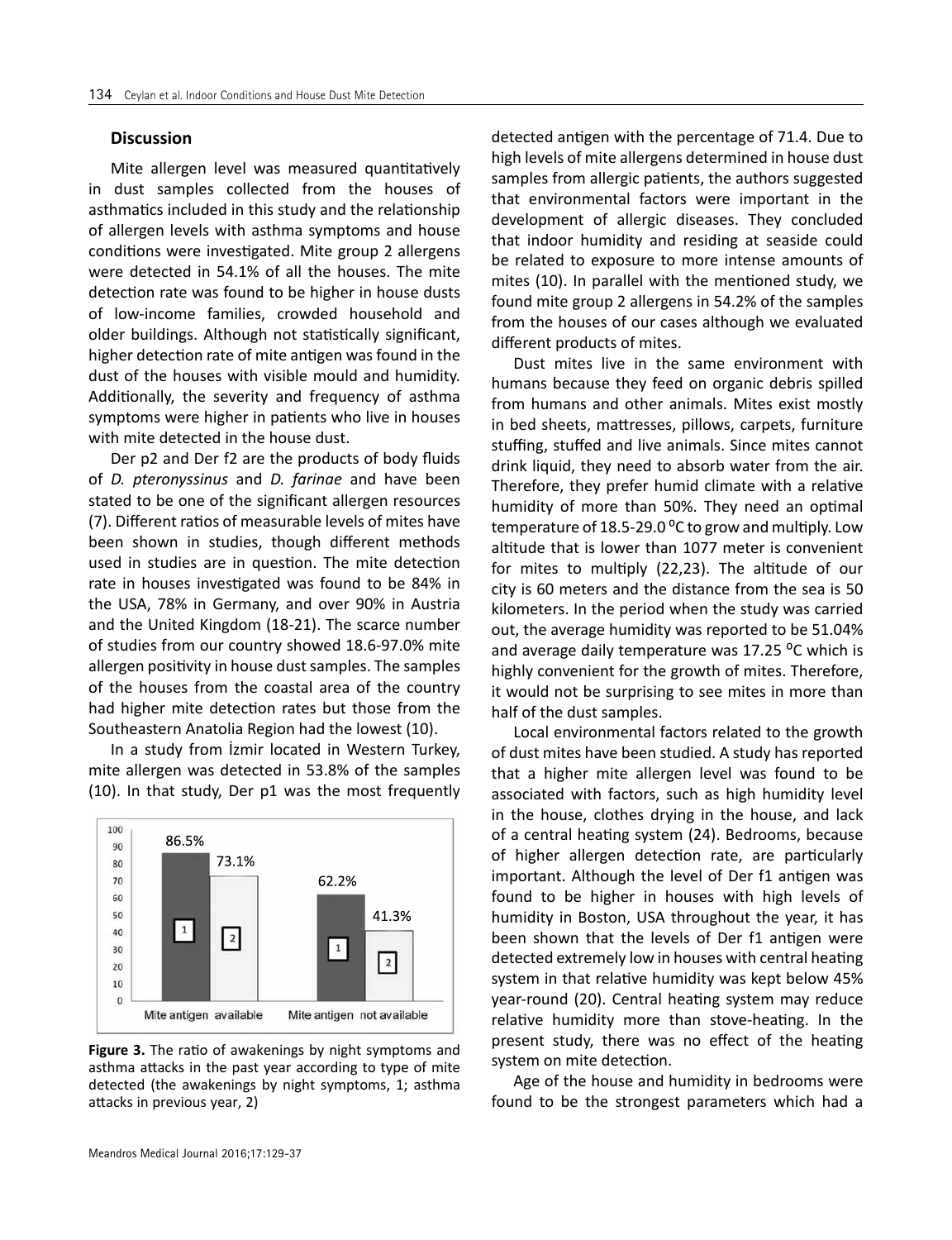relationship with house dust mite allergen density in various studies (18,20,21). It has been reported that old carpets, humid areas, and double glazing windows are independent risk factors for mite concentration (21). Older houses were found to be an independent risk factor for higher mite antigen levels as well (18,20,21). The antigen detection rate was found to be higher in houses built more than eight years ago. The explanation might be that water and discharge systems of old houses are older and the humidity from these systems constitutes a basis for mite growth.

It has been shown in a study from Melbourne that Der p1 levels were affected by age and structure of the building, age of the coverlid set and existence of quilt in the bed as well as indoor humidity and existence of mould in the bedroom (20). We detected a higher level of antigen in house dust from the houses with wool and cotton beds and pillows but the difference was not significant (9.53 vs. 8.59 ng/ml; p=0.747). Wool can be a factor that facilitates the growth of mites. Fleece and wool blankets were reported to be a risk factor increasing the level of mite antigen (25). It was also shown in other studies that wool carpets and quilts are associated with higher levels of mite antigens (20,26). Wool materials are charged with static electric as a result of friction and, therefore, can hold a higher amount of antigen particles (27).

In a prospective study, it was shown that the prevalence of asthma increases with house dust mite sensitization in 12 months and asymptomatic bronchial hyperreactivity is a significant risk factor for the development of asthma (6). An increase in asthmatic symptoms in atopic individuals with high indoors allergen contamination was also reported. There are studies showing that high allergen levels in houses were associated with asthma symptoms in allergic individuals (7,19). In the present study, it was found that admission to the emergency department with asthma attack and nocturnal respiratory symptoms were at a higher level in individuals living in houses in which mite allergens were detected in house dusts, suggesting that indoor environment quality might be related with disease control.

In a study from USA in which indoor multi-allergen concentrations were examined with ELISA, minimum six indoor allergens were detected at a measurable level in 51.5% of the houses. Mite, cockroach and rat allergens were detected at a higher level in houses

owned by low-income families (28). Higher levels of mite and cockroach allergens were detected in houses with low-income or crowded household in a different study. It was found that asthmatics from a lower socioeconomic status were admitted to hospital more frequently, which was attributed to cockroach antigen (29,30). In the present study, the mite group 2 antigen was detected in 81.3% of subjects with lowincome, compared with 41.9% of those with higher income status. However, the mean levels of antigens were found to be higher in houses of individuals with higher income status than those with low- and middle-income status (15.2 ng/ml - high-income, 4.06 ng/ml - middle-income, and 8.92 ng/ml - low-income status).

When dust samples taken from different areas of floor coverings in living rooms of 50 asthmatic patients were examined, it was found that Der p1 levels were higher if the number of individuals who live in the house was three or more (31). When various indoor characteristics were evaluated with logistic regression model in the present study, it was found that only the larger number of household (being four and more) was found to be a significant risk factor for mite group 2 antigen existence. The OR for detecting mite group 2 antigen was found to be 5.29 (p<0.0001).

The amount of allergens is particularly important for sensitive individuals. A study by Korsgaard showed that *D. pteronyssinus* and *D. farinae* levels above 2 µg/g in house dust might provoke sensitization in individuals and the a level of above 10  $\mu$ g/g may cause development of asthmatic symptoms (7). More than half of the samples had mite group 2 allergen at a detectable level in the present study. The level was found to be 0.125 ng/ml, which is the measurable minimum value for mite group 2 allergen by the ELISA method (17).

#### **Conclusion**

The existence of atopy, especially against to indoor allergens, is important for asthma management. Determination of indoor allergens may be helpful in controlling the environmental factors. In the present study, mite allergen was detected in the house dust samples of more than half of the cases. Higher detection rate was found in the dust of the houses of low-income families, in crowded houses and aged buildings. The severity and frequency of asthma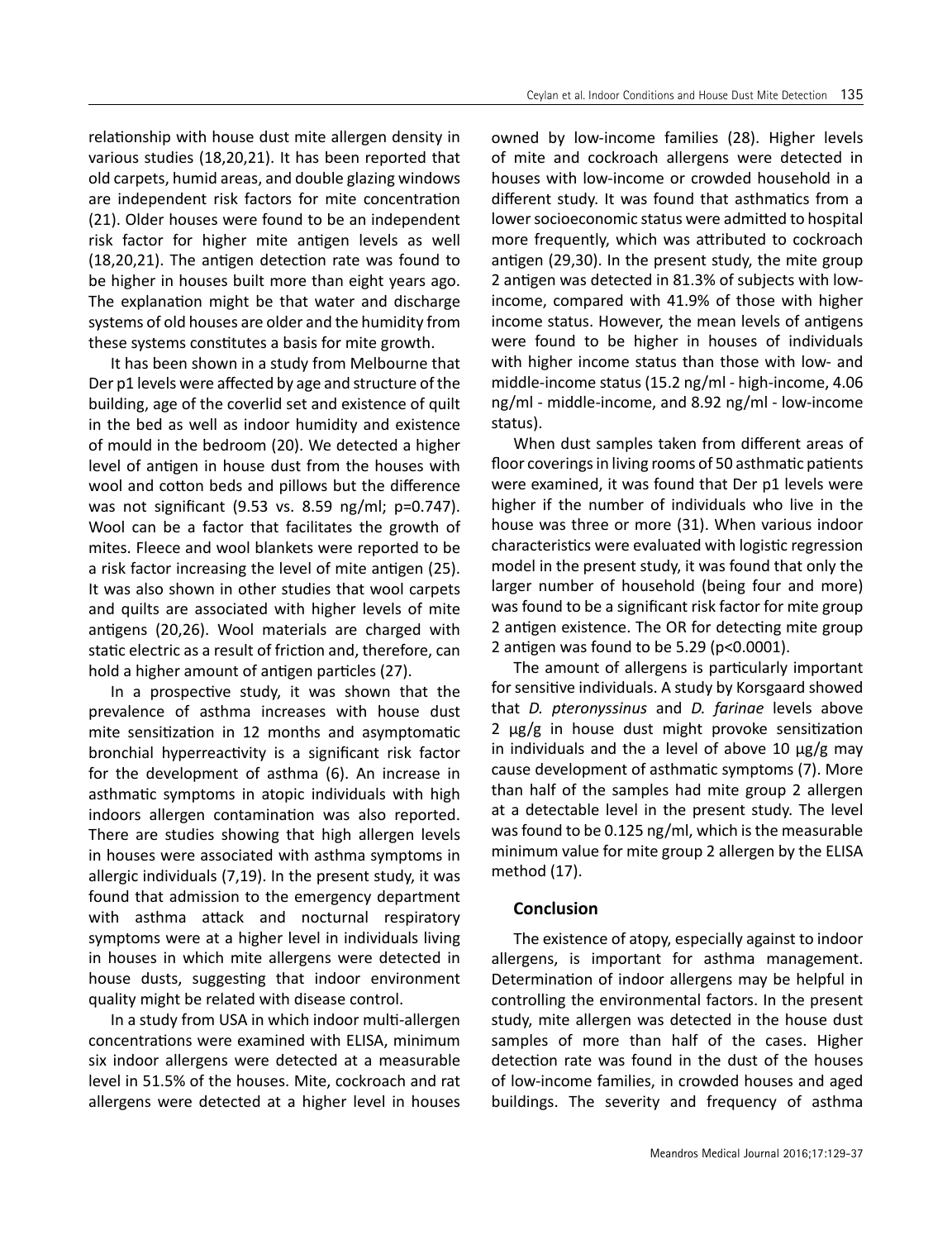symptoms were higher in patients who live in houses in which mites were detected in the house dust.

Due to cost concerns, a limited number of samples and less diverse range of mites have been evaluated. Patient sample data was collected from asthmatic patients who have attended our outpatient clinic within the study period. The cases have also been expected to fulfill the pre-determined criteria. Our centre is a reference clinic that accepts patients from the whole city including the districts. We have considered all the different regions in our sample set. Samples have been collected by using the patients' own vacuum cleaner in their houses that may cause the way of collecting data to be non-standard. However, we strongly believe that we achieved the standards by using new, unused vacuum bag each time before collecting the same amount of dust sample. Measurement with the same vacuum cleaner or a device with similar suction power could have revealed more standard results. This is the other limitation of our study.

In the present study, we emphasized the relationship of indoor environment with atopy and disease symptoms in adult asthmatics. Asthma control may be more successfully ensured by determining indoor allergens and training patients on protection from those allergens for especially those with symptoms continued throughout the year. Factors predisposing to the development of asthma may be assessed better with making detailed determinations for allergens by measuring different subgroups of various allergens.

#### **Acknowledgement**

The authors thank to İmran Kurt Ömürlü for her valuable contributions to statistical corrections.

# **Ethics**

Ethics Committee Approval&Informed Consent: Institutional ethics committee approval was received and each patient signed an informed consent form prior to the study.

Peer-review: Externally and internally peerreviewed.

#### **Authorship Contributions**

Surgical and Medical Practices: Fisun Karadağ, Orhan Çildağ, Concept: Emel Ceylan, Sevin Kırdar, Design: Emel Ceylan, Data Collection or Processing: Nimet Demirtaş, Emel Ceylan, Analysis or Interpretation: Nimet Demirtaş, Emel Ceylan, Literature Search: Emel Ceylan, Writing: Emel Ceylan.

Conflict of Interest: No conflict of interest was declared by the authors.

Financial Disclosure: The study was funded by Adnan Menderes University Research Foundation.

#### **References**

- 1. Gaffin JM, Phipatanakul W. The role of indoor allergens in the development of asthma. Curr Opin Allergy Clin Immunol 2009; 9: 128-35.
- 2. Sherrill D, Stein R, Kurzius-Spencer M, Martinez F. On early sensitization to allergens and development of respiratory symptoms. Clin Exp Allergy 1999; 29: 905-11.
- 3. Barnes C, Tuck J, Simon S, Pacheco F, Hu F, Portnoy J. Allergenic materials in the house dust of allergy clinic patients. Ann Allergy Asthma Immunol 2001; 86: 517-23.
- 4. Jaakkola MS, Ieromnimon A, Jaakkola JJ. Are atopy and specific IgE to mites and molds important for adult asthma? J Allergy Clin Immunol 2006; 117: 642-8.
- 5. Brunetto B, Barletta B, Brescianini S, Masciulli R, Perfetti L, Moscato G, et al. Differences in the presence of allergens among several types of indoor environments. Ann Ist Super Sanita 2009; 45: 409-14.
- 6. Ulrik CS, Backer V, Hesse B, Dirksen A. Risk factors for development of asthma in children and adolescents: findings from a longitudinal population study. Respir Med 1996; 90: 623- 30.
- 7. Korsgaard J. House-dust mites and asthma. A review on housedust mites as a domestic risk factor for mite asthma. Allergy 1998; 53: 77-83.
- 8. Trombone AP, Tobias KR, Ferriani VP, Schuurman J, Aalberse RC, Smith AM, et al. Use of a chimeric ELISA to investigate immunoglobulin E antibody responses to Der p 1 and Der p 2 in mite-allergic patients with asthma, wheezing and/or rhinitis. Clin Exp Allergy 2002; 32: 1323-8.
- 9. Kattan M, Mitchell H, Eggleston P, Gergen P, Crain E, Redline S, et al. Characteristics of inner-city children with asthma: the National Cooperative Inner-City Asthma Study. Pediatr Pulmonol 1997; 24: 253-62.
- 10. Gulbahar O, Mete N, Kokuludag A, Sin A, Sebik F. House dust mite allergens in Turkish homes. Allergy 2004; 59: 231.
- 11. Ceylan E, Ozkutuk A, Ergor G, Yucesoy M, Itil O, Caymaz S, et al. Fungi and indoor conditions in asthma patients. J Asthma 2006; 43: 789-94.
- 12. Yazicioglu M, Asan A, Ones U, Vatansever U, Sen B, Ture M, et al. Indoor airborne fungal spores and home characteristics in asthmatic children from Edirne region of Turkey. Allergol Immunopathol (Madr) 2004; 32: 197-203.
- 13. Kalpaklioglu AF, Emekci M, Ferizli A, Misirligil Z, House-Dust Mite Working G. A survey of acarofauna in Turkey: comparison of seven different geographic regions. Allergy Asthma Proc 2004; 25: 185-90.
- 14. Global Strategy for Asthma Management and Prevention. Global Initiative for Asthma (GINA) 2006 [cited 2007 July 7]. Global Initiative for Asthma (GINA).